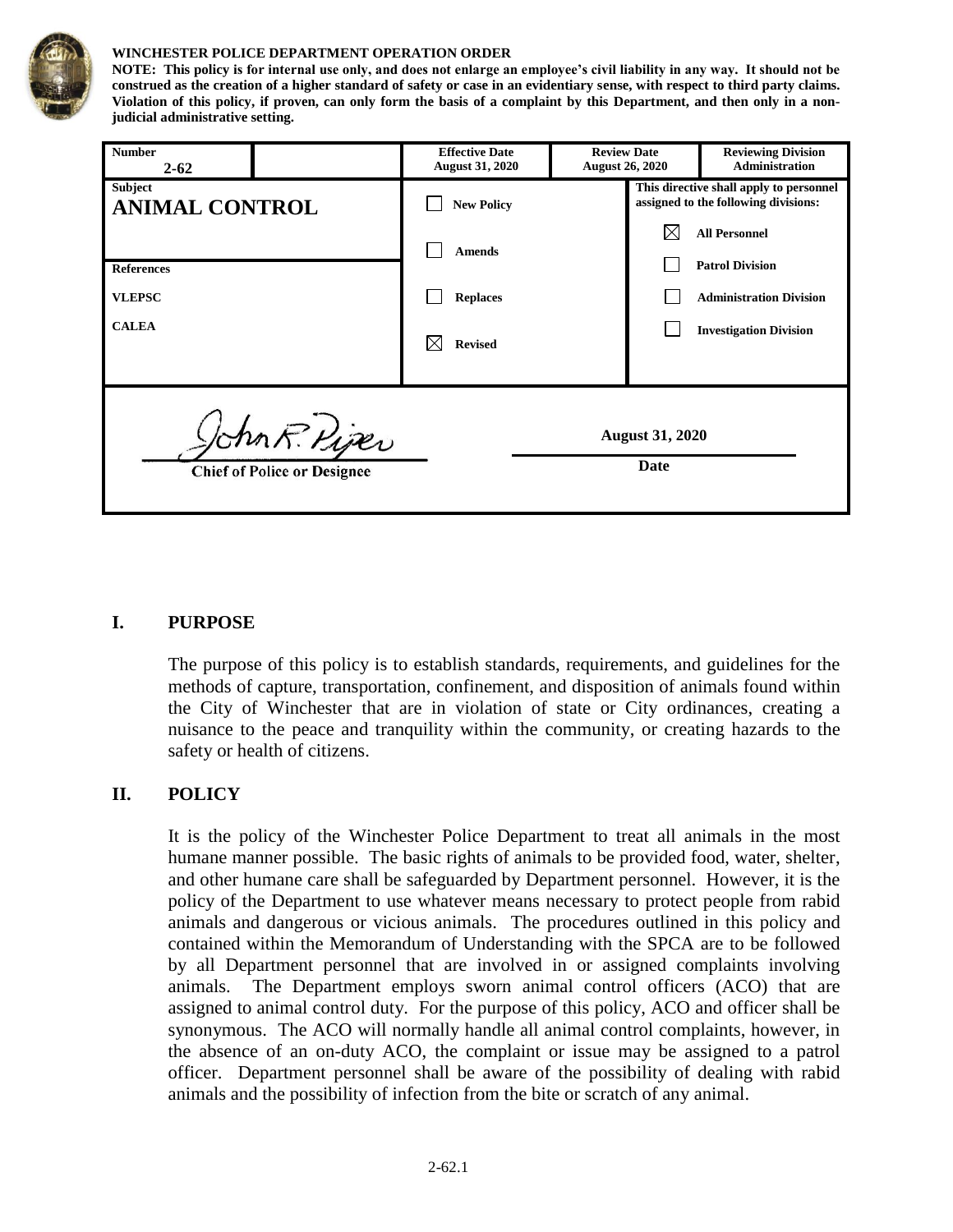## **III. PROCEDURES**

## A. General

- 1. Animal complaints will be investigated in the same manner as other criminal offenses. This may include photographs, evidence collection, statements from victims, witnesses, or suspects, etc. When the investigation is completed, the officer may decide to place criminal charges against the offender or give the offender a written notice. In most situations, it is recommended that the officer place criminal charges against offenders, however, they may assist the complainant in obtaining the proper criminal charge.
- 2. City of Winchester Code requires all dogs four (4) months of age or older to have a current City dog license and proof of a current rabies vaccination. City of Winchester Code requires all domestic cats four (4) months of age or older to have proof of a current rabies vaccination.
- 3. Officers shall complete an incident report anytime he or she destroys a wild or domestic animal. When a domestic animal must be destroyed, the officer will attempt to locate the owner. If a domestic animal has to be destroyed and the owner cannot be located, then the officer shall proceed according to Virginia Code.

### B. Methods of Capturing Animals

- 1. Animals shall be captured in the most humane manner possible, utilizing the appropriate amount of force necessary to capture the animal while ensuring the safety of the officer and the public.
- 2. Small non-aggressive animals may be captured by the use of hands. Officers should wear heavy gloves when utilizing this method, as the animal may turn aggressive after its capture. This method is to be used solely at the officer's discretion and only when capturing small animals.
- 3. It is the officer's discretion to use a leash, snare, or a catchpole when trying to capture an animal, however, the use of a catchpole device is recommended for capturing aggressive animals in most situations. Officers should take care to ensure that the noose of the device is securely around the neck of the animal so as to prevent its escape and provide for control of the animal, yet not so tight as to cause undue harm or be fatal to the animal. The catchpole is prohibited from use on cats.
- 4. Trapping animals with cage type traps may be necessary to capture nuisance animals in situations where other methods have failed. Traps shall be humane and shall be baited with non-toxic material. All trapped animals shall be transported within the trap to their destination. Traps should be inspected before use to make sure they are in working order.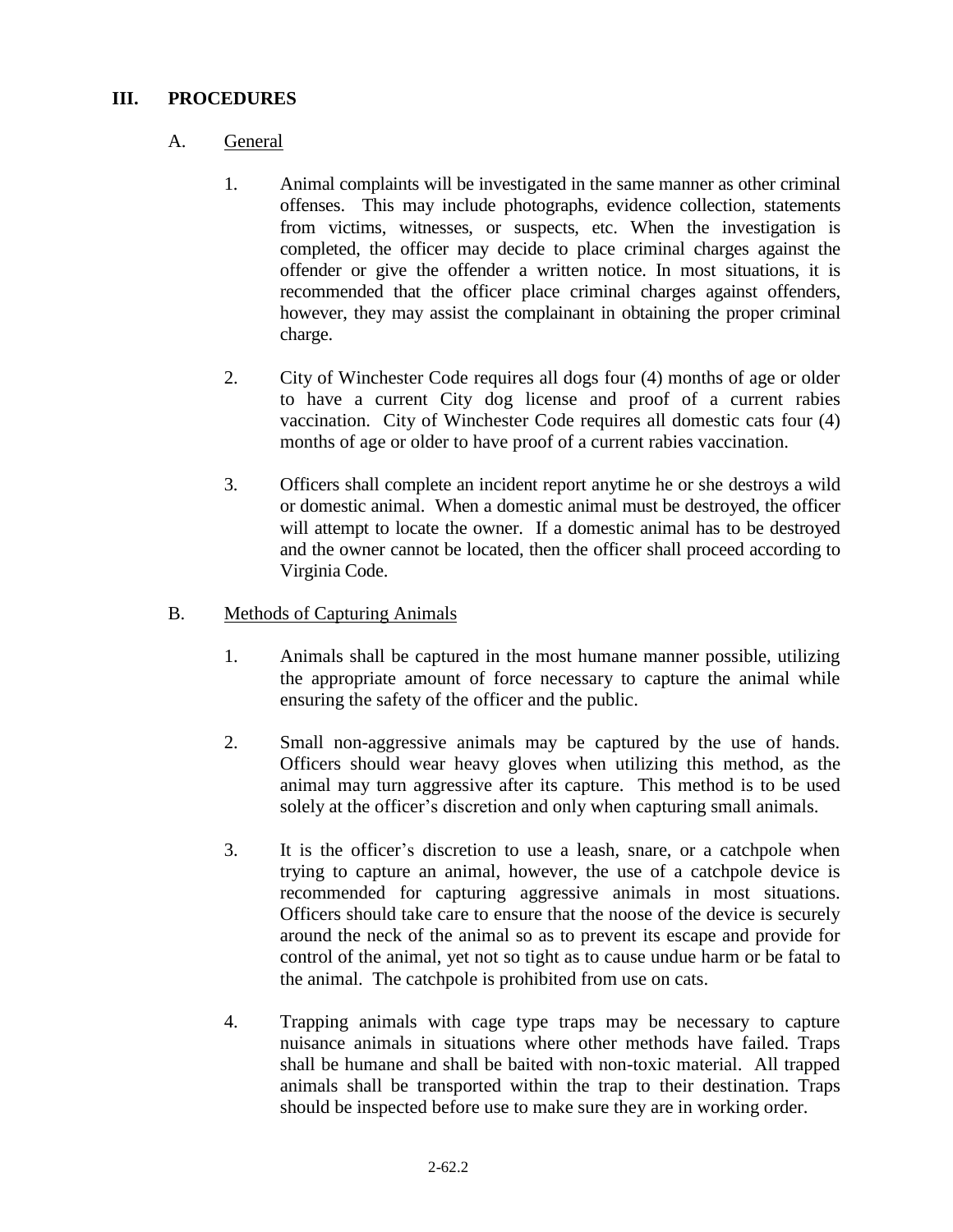- 5. Trapped domesticated animals shall be transported to the SPCA.
- 6. Once the animal is secured for proper transporting, the catchpole shall be dislodged from the animal. Officers shall take care at all times not to compromise the safety of the public or themselves when capturing an animal of any type. Fear of the unknown and the natural will to survive can combine to make even the most docile pet aggressive, and the animal may inflict serious injury to the officers, citizens assisting the officers, or innocent bystanders.
- 7. The use of cat tongs or snake tongs is recommended in appropriate situations according to the judgment of the capturing officer. All snakes should be considered poisonous, since even a bite from a non-poisonous snake is painful, and may cause severe discomfort. Extreme caution shall be used when handling any reptile, to include turtles, which can inflict severe injury by biting or clawing.
- 8. Normally, trapping of nuisance, feral, or wildlife animals is prohibited. However, it shall be the Department policy to attempt to trap any animal that a person reports as having signs of rabies, is injured, suspected in a bite case, and/or may have some other disease. If a wild animal is believed to be rabid, it will be taken to the designated emergency veterinarian and held for possible testing by the Virginia Department of Health. The Virginia Department of Health can be contacted for guidance regarding any supposed rabid animals. Any wild animal caught in a Department trap that appears to be in good health may be released in an appropriate surrounding area. A Virginia Game Warden should be contacted if there are any questions regarding the releasing of wildlife.

# C. Method of Transporting Animals

- 1. Animal control vehicles shall conform to the applicable standards promulgated by the Virginia Division of Animal Services and shall be vented to allow for adequate airflow.
- 2. Only compatible animals of the same species shall be transported together. Sick and healthy animals shall be separated, and when possible, the sick animal shall be transported alone. All cages and the transport area of the vehicle shall be cleaned with disinfectant after transporting a sick animal.
- 3. All animals taken into custody should be taken forthwith to the SPCA or other appropriate location. Animals shall not be confined in a transporting vehicle any longer than necessary.
- 4. At a minimum, animal control vehicles shall be equipped with the following:
	- a. Proper transportation enclosure;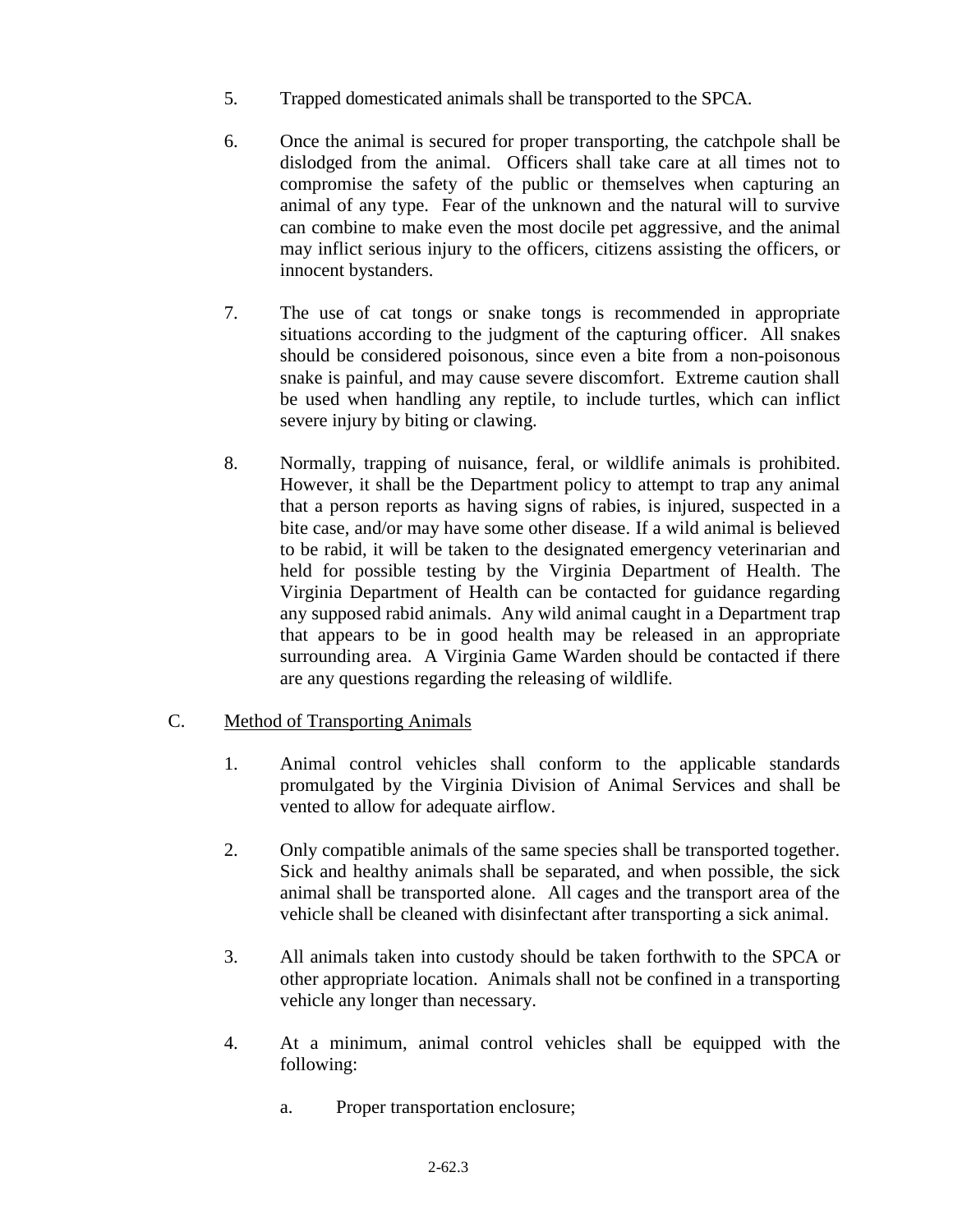- b. Flashlight;
- c. Safety gloves;
- d. Proper restraint equipment for the species being transported;
- e. First aid kit;
- f. Water bowl and water;
- g. Absorbent material; and
- h. Fire extinguisher.
- 5. During transit, it shall be the responsibility of the transporting officer to:
	- a. Visually observe the animal as circumstances dictate;
	- b. Assure that the animal is receiving sufficient air flow for normal breathing;
	- c. Maintain ambient temperature around the animal to within prescribed limits;
	- d. Determine if the animal is in obvious physical distress; and
	- e. Provide any needed veterinary care as soon as possible.
- 6. Any aggressive animal shall be transported in the safest means possible for the animal and officer.
- 7. Once an animal is properly in custody, the officer shall immediately fill out an animal impound form to include the animal's sex, type of breed, if known, approximate age, and color. Also included shall be the time, date, reason for taking the animal into custody, owners name and address, if known, and the location that the animal was taken into custody.
- D. Calls for Service
	- 1. All animal related calls for service shall be processed through the Emergency Communication Center (ECC), for proper documentation and assignment. The ECC shall process the call the same as any other law enforcement request for service.
	- 2. An ACO may be called to respond to a situation during off duty hours under emergency conditions and with the approval of the on-duty supervisor.
	- 3. If an ACO is not on duty, then the call for service may be assigned to an on-duty officer. The assigned officer shall take whatever action is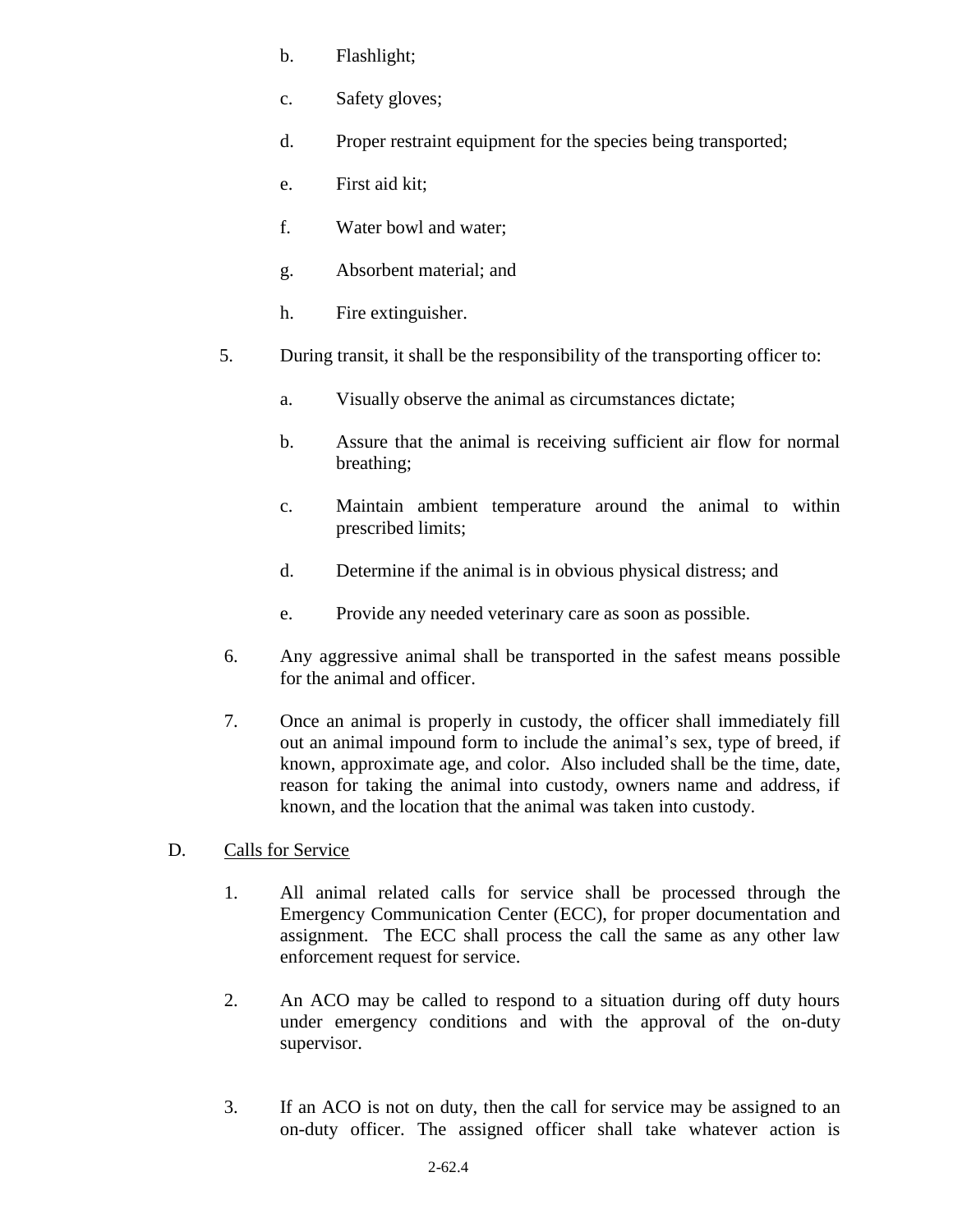appropriate under the circumstances. This may include issuing a notice, a summons, or in extenuating circumstances, the call may be referred to the next on-duty ACO.

# E. Veterinary Services

- 1. Veterinary service will be provided to companion animals that are obviously injured or in severe distress. The animal's owner will be responsible for any veterinary costs.
- 2. The Department will be responsible for veterinary costs for any stray or feral animal.
- 3. An attempt shall be made to contact the owner of any injured or distressed animal that is licensed, prior to the animal receiving any veterinary treatment. If the owner cannot be contacted, then the veterinarian will decide the best course of treatment for the animal. If the owner of the animal is unknown or the animal is a stray, the veterinarian shall render a medical decision as to whether the animal shall be treated or euthanasia performed**.** When a recommendation of treatment is made, approval must be sought from the Animal Control Officer who can confer with the Deputy Chief of Police or designee as needed.

## F. Animal Control Forms

- 1. Animal Impoundment Form: The officer will complete this form any time a dog or cat is transported to the SPCA. This form will also be completed whenever an owner requests to relinquish ownership of their pet. The form is to be left with and maintained by the SPCA.
- 2. Animal Control Warning: This form may be completed for a complaint on the mistreatment of animals (domestic, feral, livestock, etc.). This includes not providing adequate food, water, or shelter for an animal.This form may be used to require the owner of an animal that is injured or distressed to make a veterinary appointment for treatment. Additionally, the form is used for barking and running at large complaints. The officer shall sign this form and provides follow up as needed.
- 3. Animal Bite Exposure Form: This form will be completed for any animal that has bitten or injured (broken skin from scratch or bite, etc.) a person or another animal. This form shall be submitted to the Virginia Department of Health, with a copy to the Department's Exposure Officer.
- 4. Seizure Notice: This form is for impounding or seizing animals pursuant to Virginia Code and is a summons for the owner of the animal to appear in court. The court hearing shall not be more than ten (10) business days from the date of the seizure of the animal. The animal's owner shall be given a written notice five (5) days prior to the court hearing.